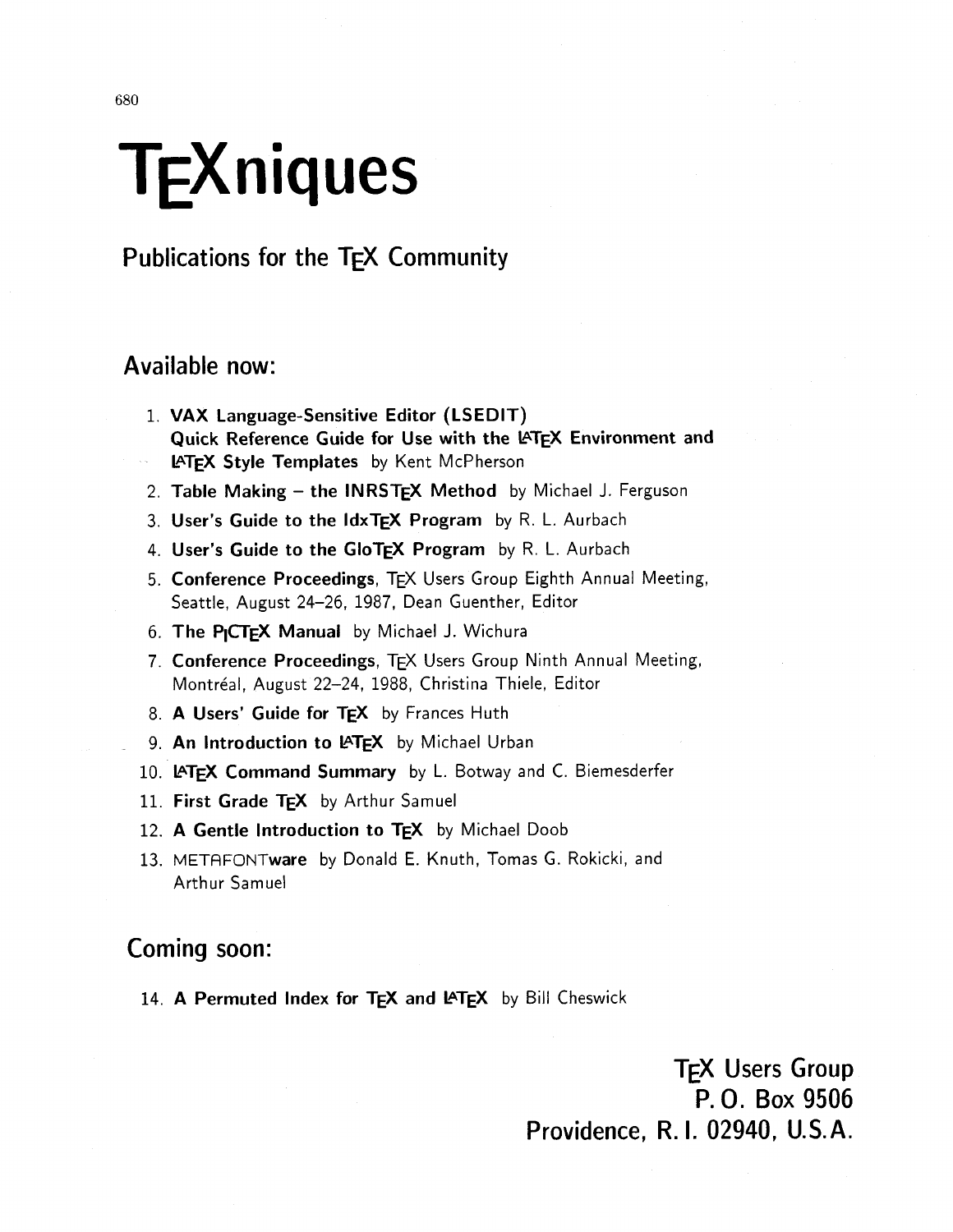#### Request for Information

The TFX Users Group maintains a database and publishes a membership list containing information about the equipment on which TEX is (or will be) installed and about the applications for which TEX is used. This list is updated periodically and distributed to members with TUGboat, to permit them to identify others with similar interests. Thus. it is important that the information be complete and up-to-date.

Please answer the questions below, in particular those regarding the status of TEX and the hardware on which it runs. (Operating system information is particularly important in the case of IBM mainframes and VAX.) This hardware information is used to group members in the listings by computer and output device.

If accurate information has already been provided by another TUG member at your site. indicate that member's name and the same information will be repeated automatically under your name. If your current listing is correct, you need not answer these questions again. Your cooperation is appreciated.

- **0** Send completed form with remittance (checks, money orders, UNESCO coupons) to: TEX Users Group P. 0. Box 594 Providence, Rhode Island 02901, U.S.A.
- **0** For foreign bank transfers direct payment to the TEX Users Group, account #002-031375, at: Rhode Island Hospital Trust National Bank One Hospital Trust Plaza Providence, Rhode Island 02903-2449. U.S.A.
- General correspondence about TUG should be addressed to: TFX Users Group P. 0. Box 9506 Providence. Rhode Island 02940-9506, U.S.A.

| Name: |  |
|-------|--|
|       |  |
|       |  |

| Qty | 1991 Membership/TUGboat Subscription (Jan.-Dec.)                                             |      |      |      |      |      |      |                                                        |      | Amount |      |      |  |
|-----|----------------------------------------------------------------------------------------------|------|------|------|------|------|------|--------------------------------------------------------|------|--------|------|------|--|
|     | \$45.00<br>Ordinary:<br>$\frac{1}{335.00}$ (photocopy of student ID required)<br>Students: [ |      |      |      |      |      |      |                                                        |      |        |      |      |  |
|     | TUGboat back volumes                                                                         |      |      |      |      |      |      | 1980 1981 1982 1983 1984 1985 1986 1987 1988 1989 1990 |      |        |      |      |  |
|     | Circle volume $(s)$ desired:                                                                 | \$18 | \$50 | \$35 | \$35 | \$35 | \$50 | v.1 v.2 v.3 v.4 v.5 v.6 v.7 v.8 v.9 v.10 v.11<br>\$50  | \$50 | \$50.  | \$75 | \$75 |  |

Issues of TUGboat will be shipped via air service outside North America. TOTAL ENCLOSED:<br>Quantity discounts available on request. (Prepayment in U.S. d

 $(Prepayment in U.S. dollars required)$ 

#### Membership List Information

Institution (if not part of address):  $\overline{\phantom{a}}$ 

| Phone: | Network address.                                                                                      |  |
|--------|-------------------------------------------------------------------------------------------------------|--|
|        | Arpanet   BITnet<br>$\Box$ CSnet $\Box$<br>uucp<br>$\lceil$ ] JANET $\lceil$ $\rceil$<br>other $\_\_$ |  |

Specific applications or reason for interest in TFX:

My installation can offer the following software or technical support to TUG:

Please list high-level TFX users at your site who would not mind being contacted for information; give name, address, and telephone.

| m                                                                                                                                                                           |                                                                      |
|-----------------------------------------------------------------------------------------------------------------------------------------------------------------------------|----------------------------------------------------------------------|
| Date: ____                                                                                                                                                                  |                                                                      |
| [ ] Being installed                                                                                                                                                         | Status of TEX: [] Under consideration                                |
|                                                                                                                                                                             | Up and running since: ______<br>Approximate number of users: _______ |
| Version of TEX:                                                                                                                                                             |                                                                      |
|                                                                                                                                                                             |                                                                      |
| $\begin{array}{ll} & \textcolor{red}{\mid} & \textcolor{red}{\textbf{Pascal}} \\ & \textcolor{red}{\mid} & \textcolor{red}{\mid} & \textcolor{red}{\textbf{C}} \end{array}$ | $\int$ other (describe)                                              |
|                                                                                                                                                                             | From whom obtained:                                                  |
|                                                                                                                                                                             | Hardware on which TEX is used:                                       |
|                                                                                                                                                                             | Operating Output                                                     |

| Computer(s) | Operating<br>system(s) | Output<br>device(s) |
|-------------|------------------------|---------------------|
|             |                        |                     |
|             |                        |                     |
|             |                        |                     |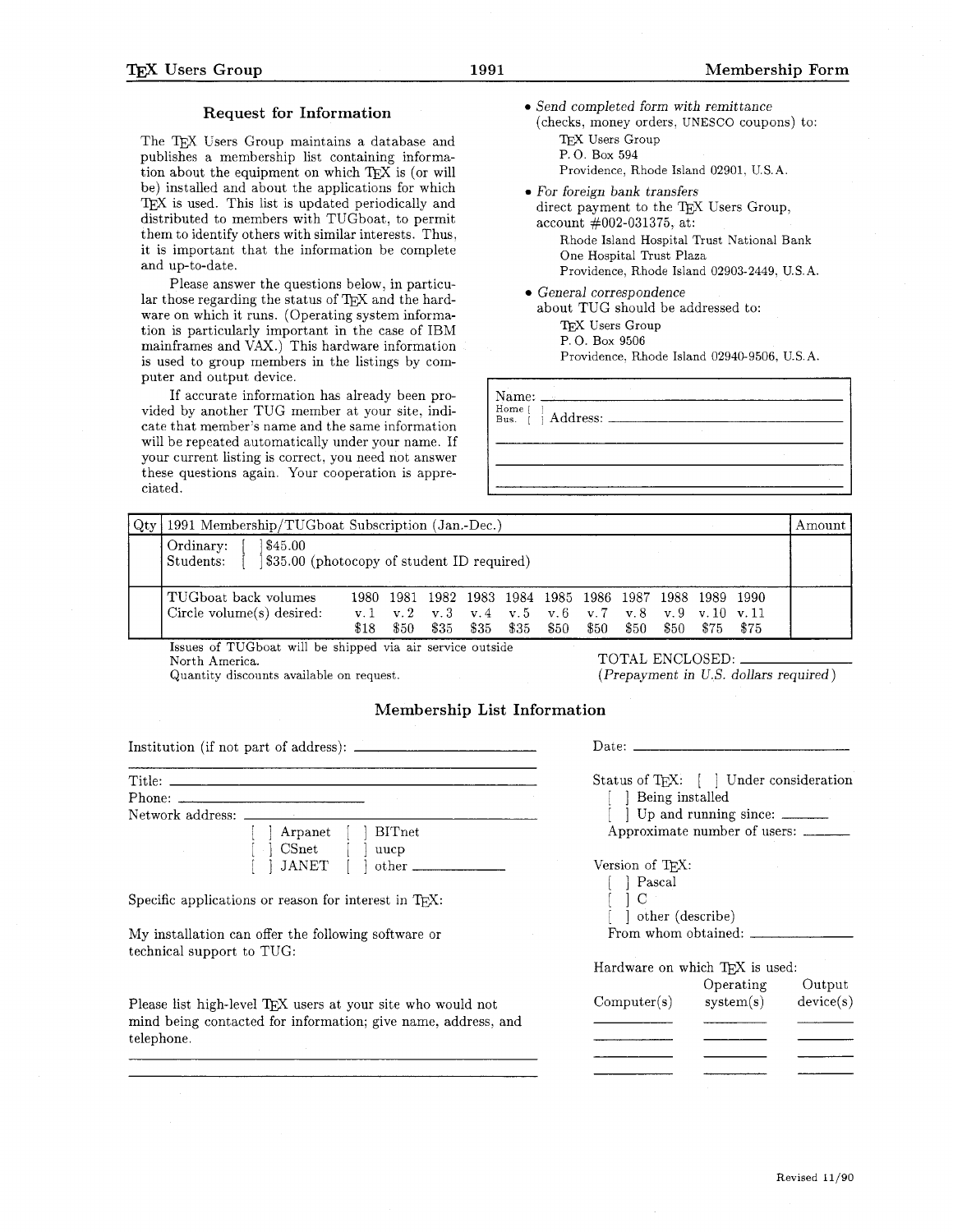Each Institutional Member is entitled to:

- designate up to 7, 12 or 30 individuals to receive TUGboat subscriptions, depending on category of membership chosen; named individuals will be accorded full status as individual TUG members;
- $-$  reduced rates for TUG meetings/courses for all staff members, and for rental/purchase of videotapes:
- be acknowledged in every issue of TUGboat published during the membership year.

Instructions: Attach a list of the names and addresses of individuals to whom you would like TUGboat subscriptions mailed, to include answers to the questions on both side of this form-as approrpiate, in particular those regarding the status of TEX and the computer(s)/operating system(s) on which it runs or is being installed. (For IBM and VAX, especially, the operating system is more relevant than model.) It would be particularly useful if you could provide this information as it relates to each individual or group using the same hardware. Please make as many copies of this form as needed or contact the TUG office for additional copies.

| • Send completed form with remittance<br>(checks, money orders, UNESCO coupons) to: |
|-------------------------------------------------------------------------------------|
| TFX Users Group                                                                     |
| P. O. Box 594                                                                       |
| Providence, Rhode Island 02901, U.S.A.                                              |
| $\bullet$ For foreign bank transfers                                                |

For foreign bank transfers<br>direct payment to the TEX Users Group, account #002-031375, at: Rhode Island Hospital Trust National Bank One Hospital Trust Plaza

Providence, Rhode Island 02903-2449, U.S.A.

- General correspondence
- about TUG should be addressed to: TFX Users Group P. 0. Box <sup>9506</sup>
	- Providence, Rhode Island 02940-9506, U. S. A.

Institution/Organization: **Principal contact:** 

Phone:

| Qty 1991 Institutional Membership (Jan.-Dec.)                                             |                                                                                                                                                                   |  |  |  |  | Amount |
|-------------------------------------------------------------------------------------------|-------------------------------------------------------------------------------------------------------------------------------------------------------------------|--|--|--|--|--------|
| Category A (incl. 7 subs.): educational \$435; non-ed. \$535; add'l subs. \$40/ea.        |                                                                                                                                                                   |  |  |  |  |        |
| Category B (incl. 12 subs.): educational $$635$ ; non-ed. $$735$ ; add'l subs. $$40/ea$ . |                                                                                                                                                                   |  |  |  |  |        |
| Category C (incl. 30 subs.): educational \$1260; non-ed. \$1360; add'l subs. \$35/ea.     |                                                                                                                                                                   |  |  |  |  |        |
| TUGboat back volumes<br>Circle volume $(s)$ desired:<br>Indiv. issues \$18.00 ea.         | 1980 1981 1982 1983 1984 1985 1986 1987 1988 1989 1990<br>v.1 v.2 v.3 v.4 v.5 v.6 v.7 v.8 v.9 v.10 v.11<br>\$18 \$50 \$35 \$35 \$35 \$50 \$50 \$50 \$50 \$75 \$75 |  |  |  |  |        |

Issues of TUGboat will be shipped by air service outside

#### Membership List Information

Institution:  $\_\_$ 

Principal contact: Phone:

Specific applications or reason for interest in TFX:

This installation can offer the following software or technical support to TUG:

Please list high-level TEX users at your site who would not mind being contacted for information; give name, address. and telephone.

| Status of TEX: [] Under consideration<br>Being installed<br>Up and running since: ______<br>Approximate number of users: ____<br>Version of TFX:<br>Pascal<br>$\Box$ C<br>other (describe)<br>From whom obtained: $\equiv$<br>Hardware on which TFX is used: | TOTAL ENCLOSED: | (Prepayment in U.S. dollars required) |           |
|--------------------------------------------------------------------------------------------------------------------------------------------------------------------------------------------------------------------------------------------------------------|-----------------|---------------------------------------|-----------|
|                                                                                                                                                                                                                                                              | ıtion           |                                       |           |
|                                                                                                                                                                                                                                                              | Date:           |                                       |           |
|                                                                                                                                                                                                                                                              |                 |                                       |           |
|                                                                                                                                                                                                                                                              |                 |                                       |           |
|                                                                                                                                                                                                                                                              |                 |                                       |           |
|                                                                                                                                                                                                                                                              |                 |                                       |           |
|                                                                                                                                                                                                                                                              |                 |                                       |           |
|                                                                                                                                                                                                                                                              |                 |                                       |           |
|                                                                                                                                                                                                                                                              |                 |                                       |           |
|                                                                                                                                                                                                                                                              |                 |                                       |           |
|                                                                                                                                                                                                                                                              |                 |                                       |           |
|                                                                                                                                                                                                                                                              |                 |                                       |           |
|                                                                                                                                                                                                                                                              |                 | Operating                             | Output    |
| system(s)                                                                                                                                                                                                                                                    | Computer(s)     |                                       | device(s) |
|                                                                                                                                                                                                                                                              |                 |                                       |           |
|                                                                                                                                                                                                                                                              |                 |                                       |           |
|                                                                                                                                                                                                                                                              |                 |                                       |           |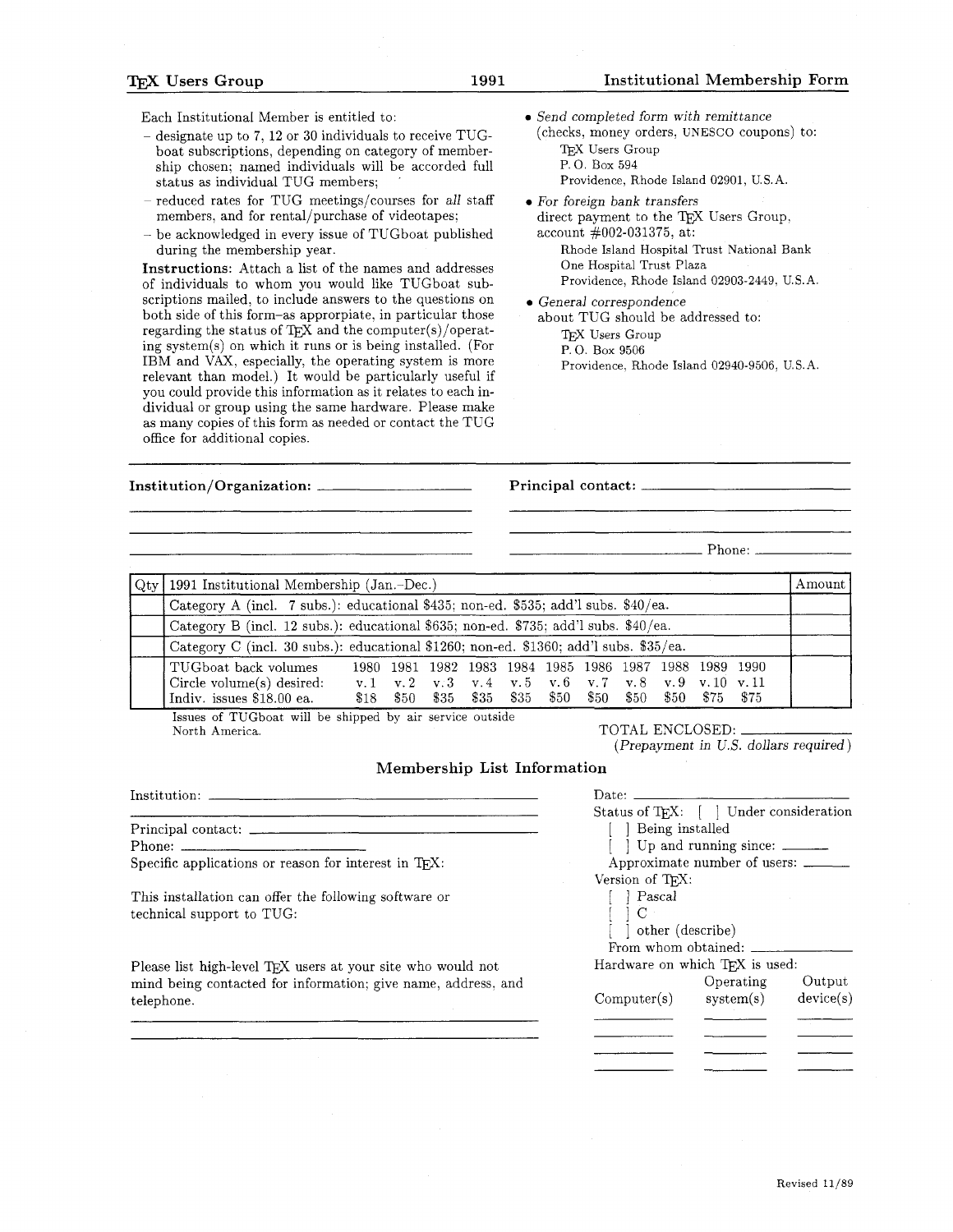

*Another first from ArborText!* 

 $\mathcal{W}$ irtual Fonts

 $\ddot{O}$ 

 $\ddot{a}$ 

 $\overline{A}$ 

 $\ddot{\mathrm{o}}$ 

 $\ddot{\mathrm{U}}$ 

ü

We have added built-in support to Preview and DVILASER which makes it easy to use the new multilingual features of T<sub>E</sub>X 3.0. Future enhancements will provide a standard set of virtual fonts based on coding conventions adopted at T<sub>E</sub>X 90.

**TEX 3.0 and support software is** Y **available now for DEC/Risc-Ultrix, Sun, Apollo, and HP9000 (300** & **400).**   $\mu T_F X$  3.0 is a newly enhanced version **for the IBM PC.** 



535 W. William St., Ann Arbor, MI 48103, (313) 996-3566, FAX (313) 996-3573

**ARBORTEXT INC.**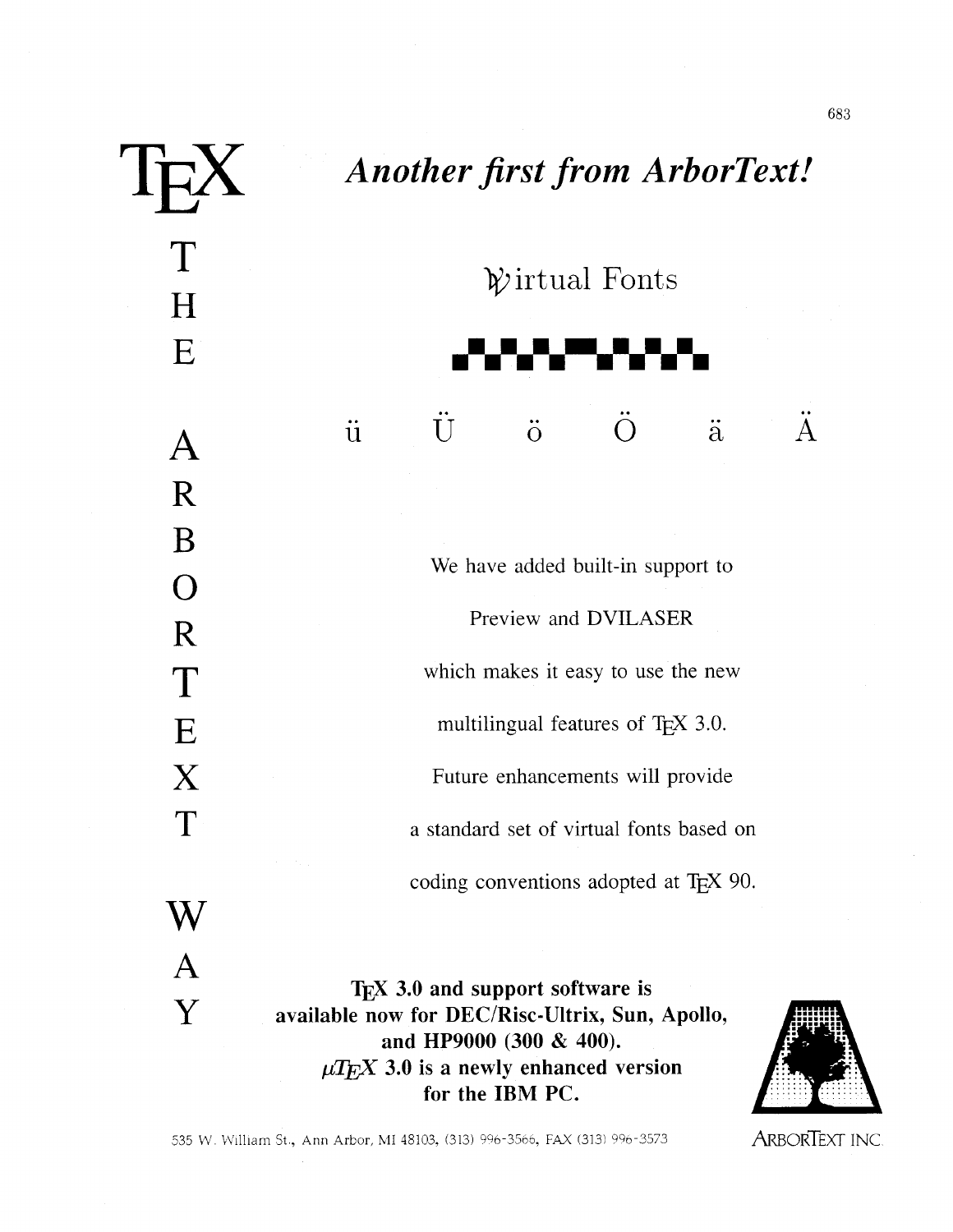## For **fast** answers to common T<sub>F</sub>X questions, you need ...

# **TEX for the Impatient**

# a practical handbook for new and current T<sub>F</sub>X users

*by Paul W. Abrahams with Karl Berry and Kathryn A. Hargreaves* 

Clear, concise, and accessible, this handy reference manual is organized for easy retrieval of information. Thoroughly indexed and carefully designed, T<sub>F</sub>X for the Impatient is packed with explicit instructions, useful tips, and a wealth of witty and illuminating illustrations.

384 pages include:

Complete descriptions of T<sub>EX</sub> commands, arranged for lookup either by function or alphabetically

> Clear definitions of essential T<sub>EX</sub> concepts, collected in a separate chapter so that the command descriptions remain brief and accessible

. Explanations of common error messages and advice on solving problems that frequently arise

A collection of useful macros

*TFX for the Impatient* is for busy people who have discovered the unmatched benefits of  $T_F X$ , but who lack the time to master its intricacies. It is for everyone—new user to expert—who needs a quick reference guide to T<sub>F</sub>X.

**Available** now from *TEX Users Group* 

P. 0. Box 9506 Providence, RI 02940, USA Phone (401) 75 1-7760 FAX: (401) 751-1071 Mastercard/Visa, checks and money orders accepted TUG Members . \$25 Regular price . . . \$27

Shipping in US: \$3/copy Outside US: \$8/copy air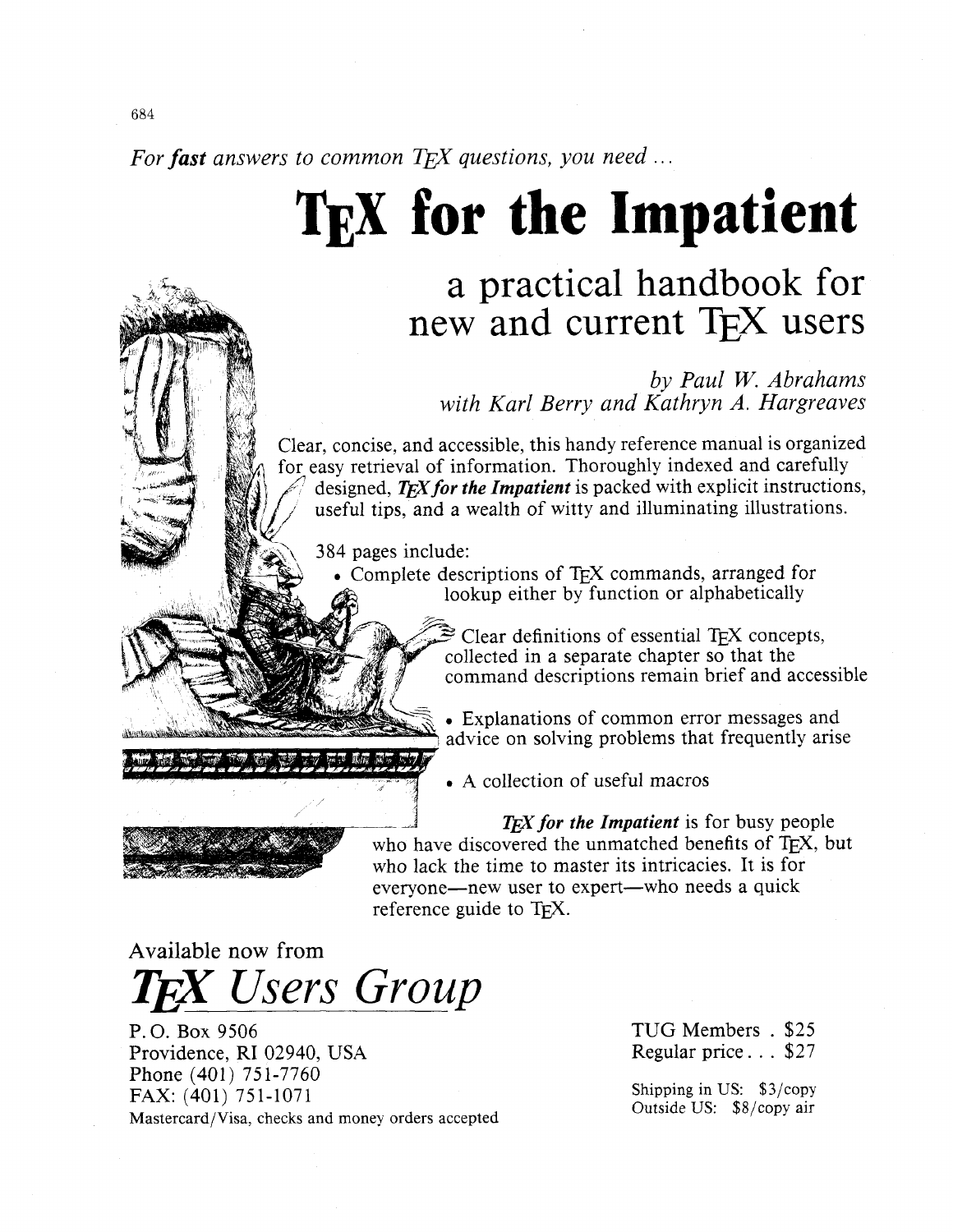# $\Gamma$ or  $T_F X$  Users....

## **New Services and Prices from Computer Composition Corporation**

We are pleased to announce the installation of several **new output services** now available to T<sub>F</sub>X users:

- 1. High Resolution Laser Imaging (1 200 dpi) from *Postscript diskette files* created on either Mac- or PC-based systems.
- 2. High Resolution Laser Imaging (960 dpi) from *DVfmagnetic tape or diskette files* using a variety of typefaces in addition to the Computer Modern typeface family.
- **3.** High quality laser page proofs at 480 dpi.
- 4. **NEW PRICING** for high resolution laser imaging:
	- **a. From Postscript text files in volumes over 400 pages** . . . . **\$2.00 per page b. From Postscript text files in volumes between 100** & **400 pages** . . . . . . . . . . . . . . . . . . . . . . . . . . . . . . **\$2.25 per page c. From Postscript text files in volumes below 100 pages** . . **\$2.40 per page d. From DVI files in volumes over 400 pages** . . . . . . . . . . . . . . **\$2.15 per page e. From DVI files in volumes between 100** & **400 pages** . . . . . . **\$2.30 per page f. From DVI files in volumes below 100 pages** . . . . . . . . . . . . . . **\$2.45 per page NOTE: DEDUCT \$1.00 FROM THE ABOVE PRICES FOR HIGH QUALITY**

**LASER PAGE PROOFS.** 

## **5. All jobs shipped within 48 hours.**

**Call or write for page samples or send us your file and we will image it on the output unit of your choice.** 

## COMPUTER COMPOSITION CORPORATION

1401 West Girard Avenue . Madison Heights, MI 48071 (313) 545-4330 FAX (313) 544-1611

 $-$  Since  $1970-$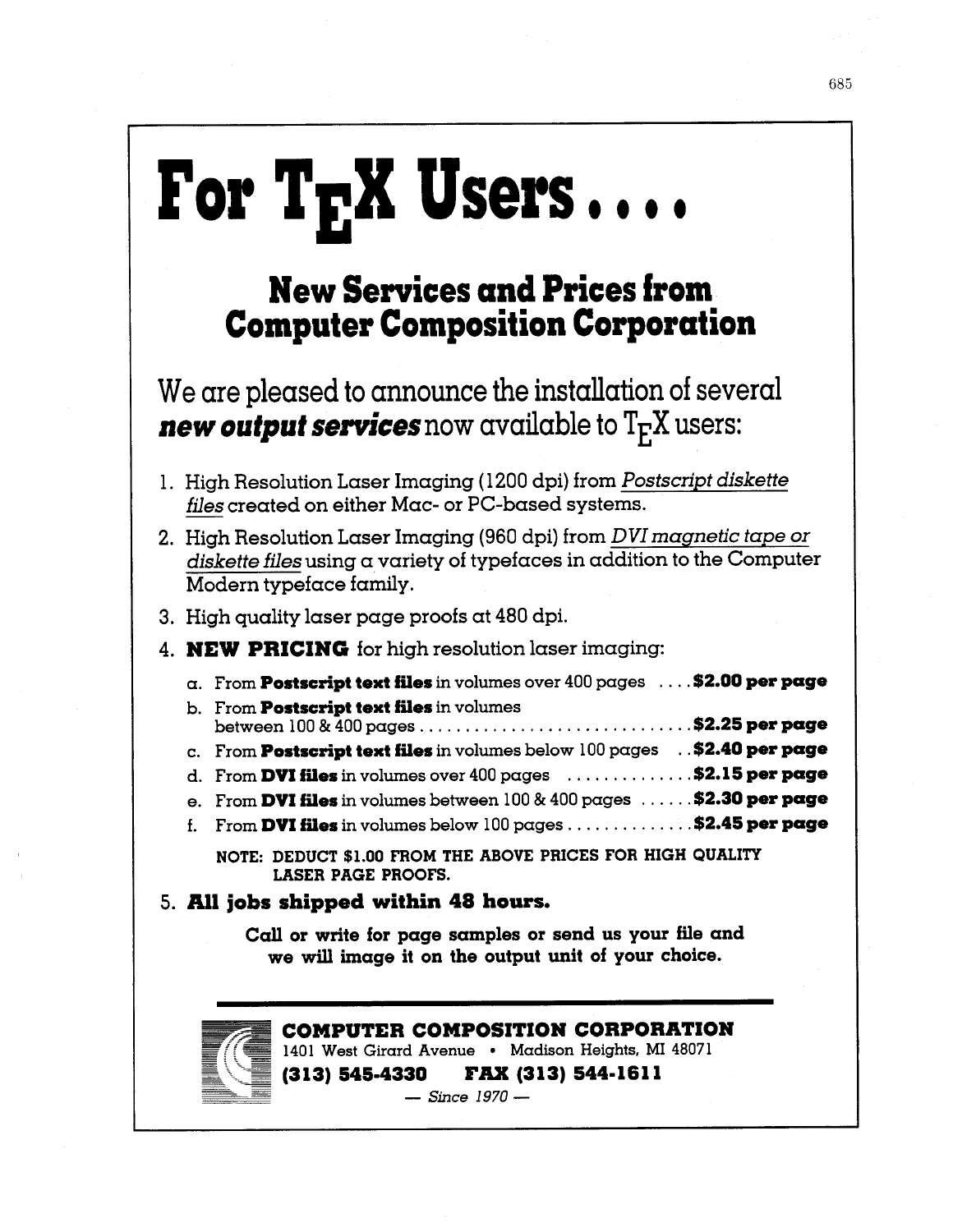**Publishing Companion@** translates

# WordPerfect

to.

# T<sub>F</sub>X or Li<sub>F</sub>X

IN ONE EASY STEP!

With **Publishing Companion**, you can publish documents using T<sub>E</sub>X or LaT<sub>E</sub>X with **little or no** T<sub>E</sub>X knowledge. Your WordPerfect files are translated into T<sub>E</sub>X or LaT<sub>E</sub>X files, so anyone using the simple using the sim this simple word processor can immediately begin typesetting their own documents!

Publishing Companion translates EQUATIONS, FOOTNOTES, ENDNOTES, FONT STYLES, and much more!

For more information or to place an order, call or write:



30 West First Ave, Suite 100 Columbus, Ohio 43201 (614)294-3535 FAX (614)294-3704

**TYPESET QUALITY WITH THE EASE OF WORD PROCESSING** 

686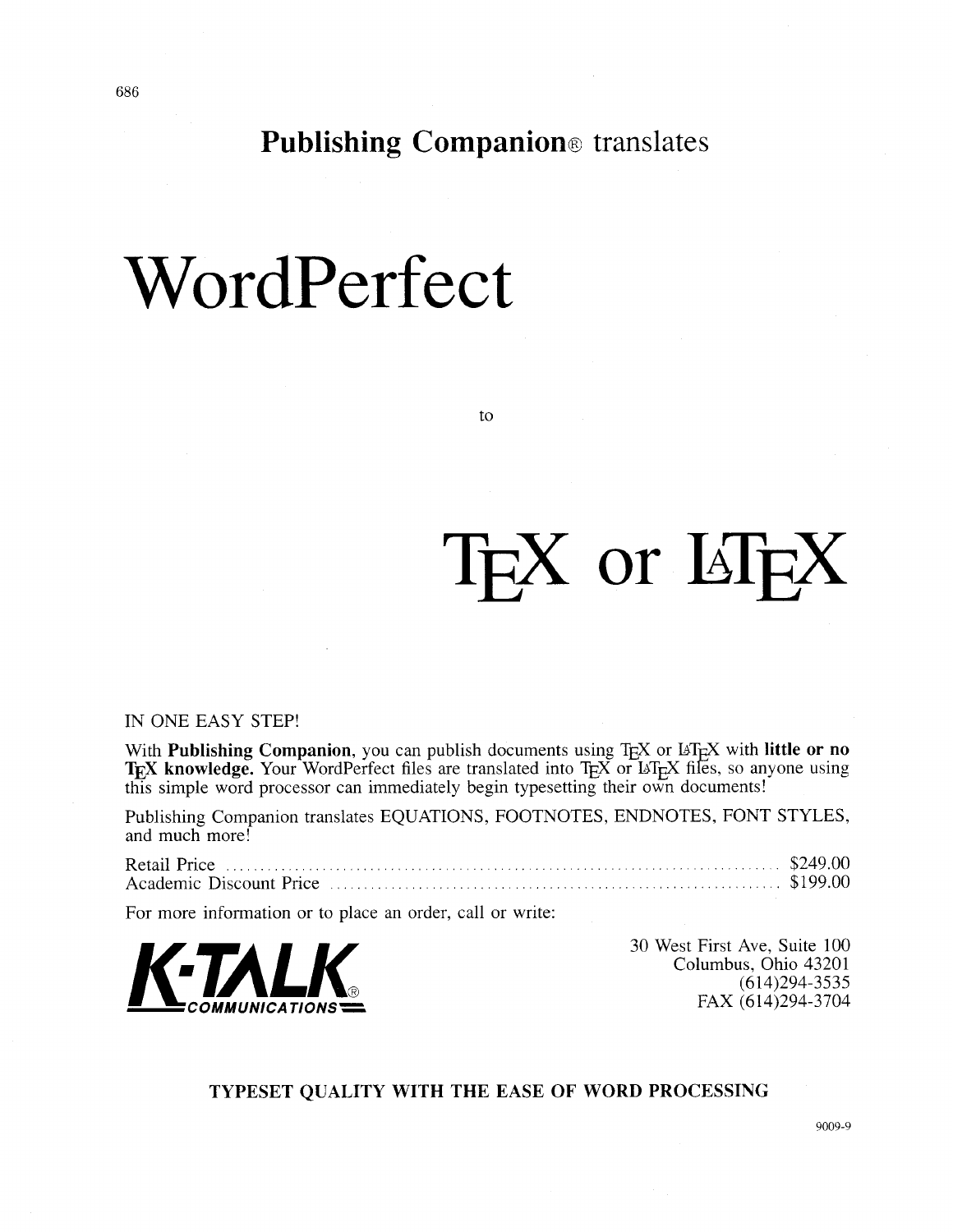## TFX EDITION of MathEdit

This powerful new equation editor can Equations for TEX. be used to create equations for T<sub>F</sub>X. For IBM PC

- Easy to Use Version 2.0
- Menu driven so no codes need to be learned
- $\ast$ High-quality T<sub>F</sub>X printing





View your equation as you create it. Then insert into your TFX document with one command.

T<sub>F</sub>X Edition ONLY \$129.00 Professional Edition \$199.00 Shipping: \$4 (U.S.A.), \$25 (Canada). \$35 (Overseas)

VISA, Mastercard and University and Government P.O.'s accepted



30 West First Avenue<br>Columbus, Ohio 43201 **COMMUNICATIONS=** (614) 294-3535 FAX (614) 294-3704

687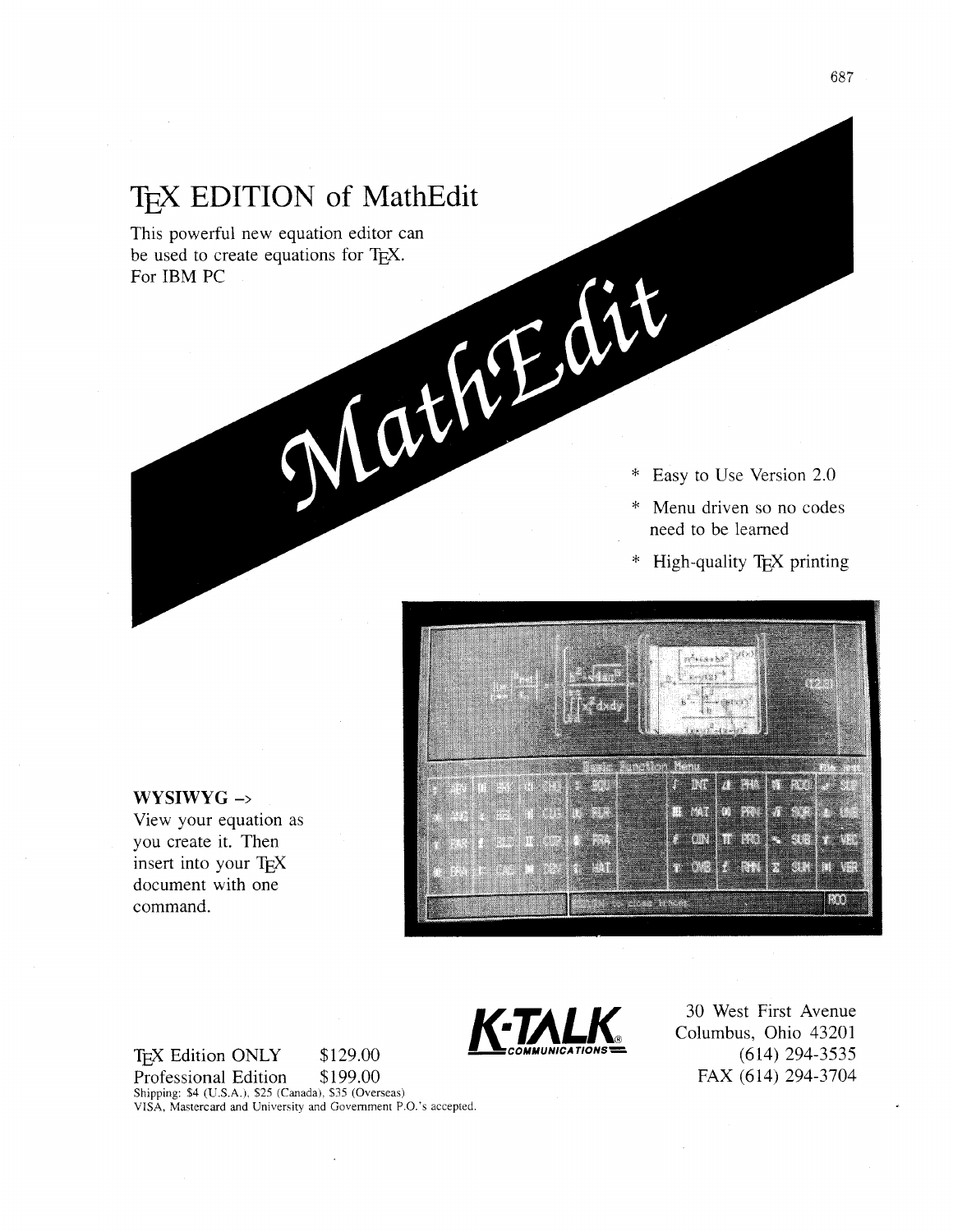

TurboTEX Release 3.0 software brings you the latest TEX 3.0 and METAFONT 2.0 standards: preloaded plain TEX,  $\text{LFT}_\text{E}$ X, AMS-T<sub>E</sub>X and AMS-LAT<sub>E</sub>X, and plain METAFONT interfaced to CGA/EGA/VGA/Hercules graphics; TRIP and TRAP certification; Computer Modern and IATFX fonts, and printer drivers for HP LaserJet Plus/II/IIP, HP DeskJet, PostScript, and Epson LQ and FX dot-matrix printers. This wealth of software runs on your IBM PC (MS-DOS or OS/2), UNIX, or VAX/VMS system.

Best-selling Value: Turbo- TFX sets the standard for power and value among TEX implementations: one price buys a complete, commercially-hardened typesetting system. Computer magazine recommended it as "the version of TEX to have," IEEE Software called it "industrial strength," and thousands of satisfied users worldwide agree.

TurboTEX gets you started quickly, installing itself automatically under MS-DOS, and compiling itself automatically under UNIX. The 90-page User's Guide includes generous examples and a full index, and leads you step-by-step through installing and using T<sub>E</sub>X and METAFONT.

Power Features: Turbo-TEX breaks the 640K memory barrier under MS-DOS on any IBMcompatible PC with our virtual memory sub-system. Even without ex panded memory hardware, you'll

have the same sized TEX that runs on multi-megabyte mainframes, with plenty of memory for large documents, complicated formats, and demanding macro packages (like PICTEX and  $A_{\mathcal{M}}S$ -IAT<sub>E</sub>X 2.0) that break other TEX implementations. On larger computers, TurboTEX runs up to **3** times faster in less memory than the Stanford Pascal distribution.

Source code: Order the Turbo-TEX source in portable C, and you will receive more disks with over 85,000 lines of generously commented  $\text{Tr} \mathbf{X}, \, \text{Turb}$  ,  $\text{MF} \mathbf{X}, \, \text{MF} \mathbf{X}$  , and printer driver source code, including: our WEB system in C; **PASCHAL,** our proprietary Pascal-to-C translator; and preloading, virtual memory, and graphics code. TurboTFX meets C portability standards like ANSI and K&R, and is robustly portable to a growing family of operating systems.

Availability & Requirements: TurboTFX executables for IBM PC's include the User's Guide and require 640K and hard disk. Order source code (includes Programmer's Guide) for other machines. Source compiles with Microsoft C 5.0 or later on the PC; other systems need 1 MB memory and a C compiler supporting UNIX standard I/O. Media is 360K 5-1/4" PC floppy disks; other formats at extra cost.

Upgrades: If you have Turbo-TFX Release 2.0, you can upgrade the executables for only \$40. If YOU have the source distribution, upgrade both executables and source for \$80. Or, get either applicable upgrade free when you buy the AP-TEX fonts (see facing page) for \$200!

No-risk trial offer: Examine the documentation and run the PC TurboTEX for 10 days. If you are not satisfied, return it for a 100% refund or credit. (Offer applies to PC executables only.)

Free Buyer's Guide: Ask  $\blacksquare$ for the free, 70-page Buyer's Guide for more details on TurboTFX and dozens of TEX-related products: previewers,  $T_F\overline{X}$ -to-FAX and  $T_FX$ -to-Ventura/Pagemaker translators, optional fonts, graphics editors, public domain TEX accessory software, books and reports.

#### Ordering TurboT<sub>F</sub>X

Ordering TurboTEX is easy and delivery is fast, by phone, FAX, or mail. Terms: Check with order (free media and ground shipping in US), VISA, Mastercard (free media, shipping extra); Net 30 to well-rated firms and public agencies (shipping and media extra). Discounts available for quantities or resale. International orders gladly expedited via Air or Express Mail.

The Kinch Computer Company PUBLISHERS OF TURBOTEX **501** South Meadow Street Ithaca, New York **14850** USA Telephone **(607) 273-0222**  FAX **(607) 273-0484**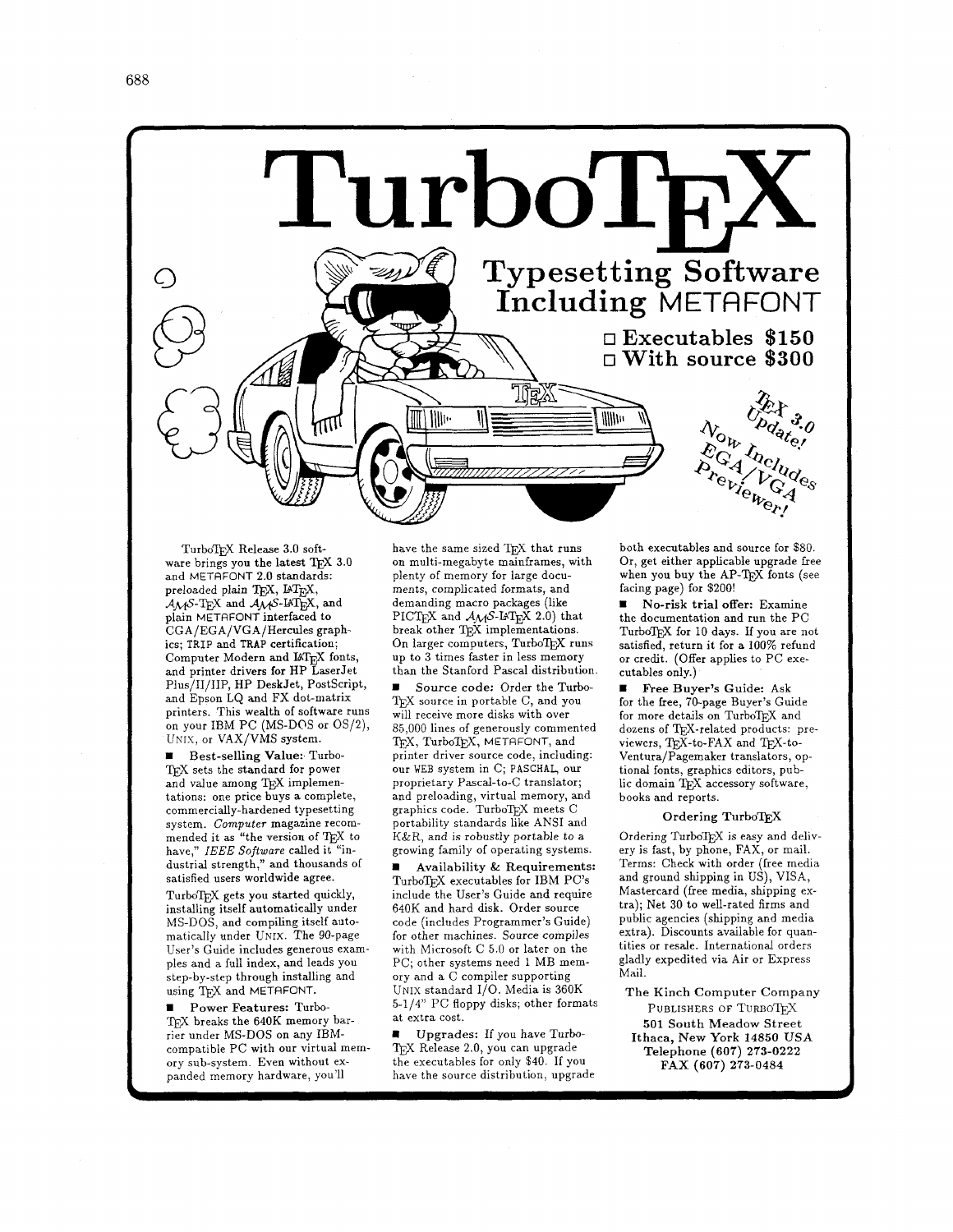# $AP-TrX$  Fonts **Avant Garde Bold**

### **TEX-compatible Bit-Mapped Fonts Identical to Adobe Postscript Typefaces**

If you are hungry for new TEX fonts, here is a feast guar-<br>anteed to satisfy the biggest appetite! The AP-TEX fonts  $\overline{Bookman}^{\text{Light}}_{\text{halic}}$ anteed to satisfy the biggest appetite! The AP-TFX fonts serve you a banquet of gourmet delights: 438 fonts covering 18 sizes of 35 styles, at a total price of \$200. The  $AP$ -T<sub>F</sub>X fonts consist of PK and TFM files which are exact TFX-compatible equivalents (including "hinted" pixels) to the popular PostScript name-brand fonts shown at the right. Since they are directly compatible with any standard TFX implementation (including kerning and ligatures), you don't have to be a TFX expert to install or use  $Helvetica$ <br>  $Helvetica$ <br>  $Helvetica$ 

When ordering, specify resolution of 300 dpi (for laser **Helvetica** oblique printers), 180 dpi (for 24-pin dot matrix printers), or 118 dpi (for previewers). Each set is on ten  $360$  KB  $5-1/4"$ PC floppy disks. The \$200 price applies to the first set you order; order additional sets at other resolutions for \$60 each. A 30-page user's guide fully explains how to install and use the fonts. Sizes included are 5, 6, 7, 8, 9, 10, 11, 12, 14.4, 17.3, 20.7, and 24.9 points; headline styles (equivalent to Times Roman, Helvetica, and Palatino, all in bold) also include sizes 29.9, 35.8, 43.0, 51.6, 61.9, and 74.3 points.

> **The Kinch Computer Company**  PUBLISHERS OF TURBOTEX **501 South Meadow Street Ithaca, New York 14850 Telephone (607) 273-0222 FAX (607) 273-0484**

Helvetica, Palatino, Times, and New Century Schoolbook are trademarks of Allied Linotype Co. ITC Avant Garde, ITC Bookman, ITC Zapf Chancery, and ITC Zapf Dingbats are registered trademarks of International Typeface Corporation. PostScript is a registered trademark of Adobe Systems Incorporated. The owners of these trademarks and Adobe Systems, Inc. are not the authors, publishers, or licensors of the AP-TEX fonts. Kinch Computer Company is the sole author of the **AP-TEX** fonts, and has operated independently of the trademark owners and Adobe Systems, Inc. in publishing this software. Any reference in the AP-TEX font software or in this advertisement to these trademarks is solely for software compatibility or product comparison. LaserJet and DeskJet are trademarks of Hewlett-Packard Corporation. TEX is a trademark of the American Math Society. TurboTEX and AP-TEX are trademarks of Kinch Computer Company. Prices and specifications subject to change without notice. Revised October 9, 1990.

**Avant** Garde **%tue Avant Garde** *Demibold*<br>*Avant Garde Demibold* **Bookman** Demibold **Demibdd** *BOO* **kman Italic**  Courier C o u ri **e** r **Oblique**  Courier **Bold** *Courier* **%iue Helvetica**   $H$ **elvetica** Bold Helvetica Narrow - - Helvetica Narrow **Obilque Helvetica Narrow Bold Helvetica Narrow Zque**   $Schoolbook$  **Rew Century**  $Schoolbook$  **New Century**  ${\bf Schoolbook}$  **Book**  $\boldsymbol{Schoolbook}$  and Italic  $\boldsymbol{Schoolbook}$ Palatino **Rmn**  *Palatino* **italic Palatino Bold**  *Palatino Boid* Times **Roman**  *Times*   $Times$  **Bold**  $\boldsymbol{Times}_{\text{Italic}}$ **Medium** Zapf *Chancery* **Italic**  Symbol ΔΦΓθΛΠΘ Zapf Dingbats  $\mathscr{F}^{\mathscr{F}}$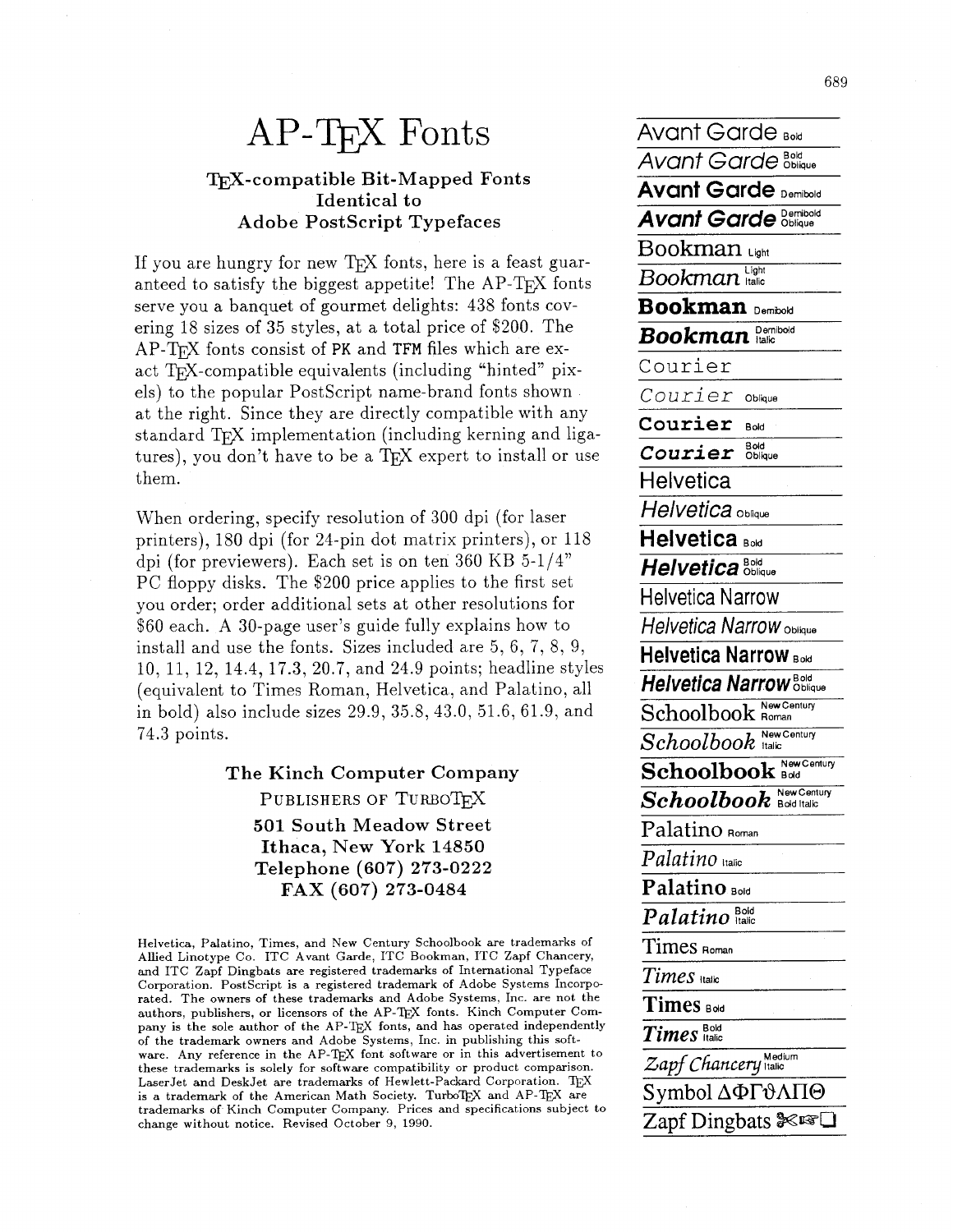## Public Domain TFX

The public domain versions of TEX software are available from *Maria* Code - *Data Processing Services* by special arrangement with Stanford University and other contributing universities. The standard distribution tape contains the source of TEX and METAFONT, the macro libraries for AMS-TFX, IATFX, SliTFX and HP TFX, sample device drivers for a Versetec and LN03 printers, documentation files, and many useful tools.

Since these are in the public domain, they may be used and copied without royalty concerns. A portion of your tape cost is used to support development at Stanford University.

Compiled versions of TFX are available for DEC VAX/VMS, IBM CMS, IBM MVS and DEC TOPS systems. Systems using a standard format must compile T<sub>F</sub>X with a Pascal compiler.

### **Order** Form

|                                                            | T <sub>F</sub> X Order Form                                                                                                                                                                                             |                                |                               |                                                                                                                                                                             |  |
|------------------------------------------------------------|-------------------------------------------------------------------------------------------------------------------------------------------------------------------------------------------------------------------------|--------------------------------|-------------------------------|-----------------------------------------------------------------------------------------------------------------------------------------------------------------------------|--|
| $\frac{1}{1}$<br>$\frac{1}{1}$<br>$\overline{\phantom{a}}$ | T <sub>F</sub> X Distribution tapes:<br>Standard ASCII format<br>Standard EBCDIC format<br>Special VAX/VMS format Backup<br>Special DEC 20/TOPS 20 Dumper format<br>Special IBM VM/CMS format<br>Special IBM MVS format | $\frac{1}{1}$<br>$\frac{1}{2}$ | 300 dpi generic format        | Font Library Tapes (GF files)<br>300 dpi VAX/VMS format<br>IBM 3820/3812 MVS format<br>IBM 3800 CMS format<br>IBM 4250 CMS format<br>$\frac{1}{2}$ IBM 3820/3812 CMS format |  |
| tape.                                                      | Tape prices: \$92.00 for first tape, \$72.00 for each additional tape. Postage: allow 2 lbs. for each                                                                                                                   |                                |                               |                                                                                                                                                                             |  |
|                                                            | Documents:<br>$Tr X$ : The Program (vol. B) hardcover                                                                                                                                                                   | Price \$<br>30.00<br>44.00     | Weight<br>$\overline{2}$<br>4 | Quantity                                                                                                                                                                    |  |

| $\omega_{\rm p}$ bitcos, $\omega_{\rm p}$ for $\omega_{\rm p}$ more vape, $\omega_{\rm r}$ for $\omega_{\rm p}$ and $\omega_{\rm r}$ and $\omega_{\rm p}$ , if $\omega_{\rm r}$ and $\omega_{\rm r}$<br>rpe. |          |               |          |
|--------------------------------------------------------------------------------------------------------------------------------------------------------------------------------------------------------------|----------|---------------|----------|
| Documents:                                                                                                                                                                                                   | Price \$ | Weight        | Quantity |
|                                                                                                                                                                                                              | 30.00    | 2             |          |
| $Tr X$ : The Program (vol. B) hardcover                                                                                                                                                                      | 44.00    | 4             |          |
| METAFONT book (vol. $C$ ) softcover $\ldots \ldots \ldots$                                                                                                                                                   | 22.00    | 2             |          |
| METAFONT: The Program (vol. $D$ ) hardcover                                                                                                                                                                  | 44.00    | 4             |          |
| Computer Modern Typefaces (vol. E) hardcover                                                                                                                                                                 | 44.00    | 4             |          |
| $\text{LFT}_F X$ document preparation system                                                                                                                                                                 | 30.00    | $\mathcal{D}$ |          |
| WEB language *                                                                                                                                                                                               | 12.00    |               |          |
| $TFXware * \ldots \ldots \ldots \ldots \ldots \ldots \ldots \ldots \ldots \ldots$                                                                                                                            | 10.00    |               |          |
| $BibTpX * \ldots \ldots \ldots \ldots \ldots \ldots \ldots \ldots \ldots \ldots$                                                                                                                             | 10.00    |               |          |
| Torture Test for TFX $*$                                                                                                                                                                                     | 8.00     |               |          |
| Torture Test for METAFONT *                                                                                                                                                                                  | 8.00     |               |          |
| METAFONTware *                                                                                                                                                                                               | 15.00    |               |          |
|                                                                                                                                                                                                              | 15.00    |               |          |
| * published by Stanford University                                                                                                                                                                           |          |               |          |

Orders from within California must add sales tax for your location.

Shipping charges: domestic book rate-no charge, domestic priority mail-\$1.50/lb, air mail to Canada and Mexico-\$2.00/lb, export surface mail (all countries)-\$1.50/lb, air mail to Europe, South America-\$5.00/lb, air mail to Far East, Africa, Israel-\$7.00/lb.

Purchase orders accepted. Payment by check must be drawn on a U.S. bank.

Send your order to: Maria Code, DP Services, **1371** Sydney Drive, Sunnyvale, CA **94087**  FAX: **415-948-9388** Tel.: **408-735-8006.**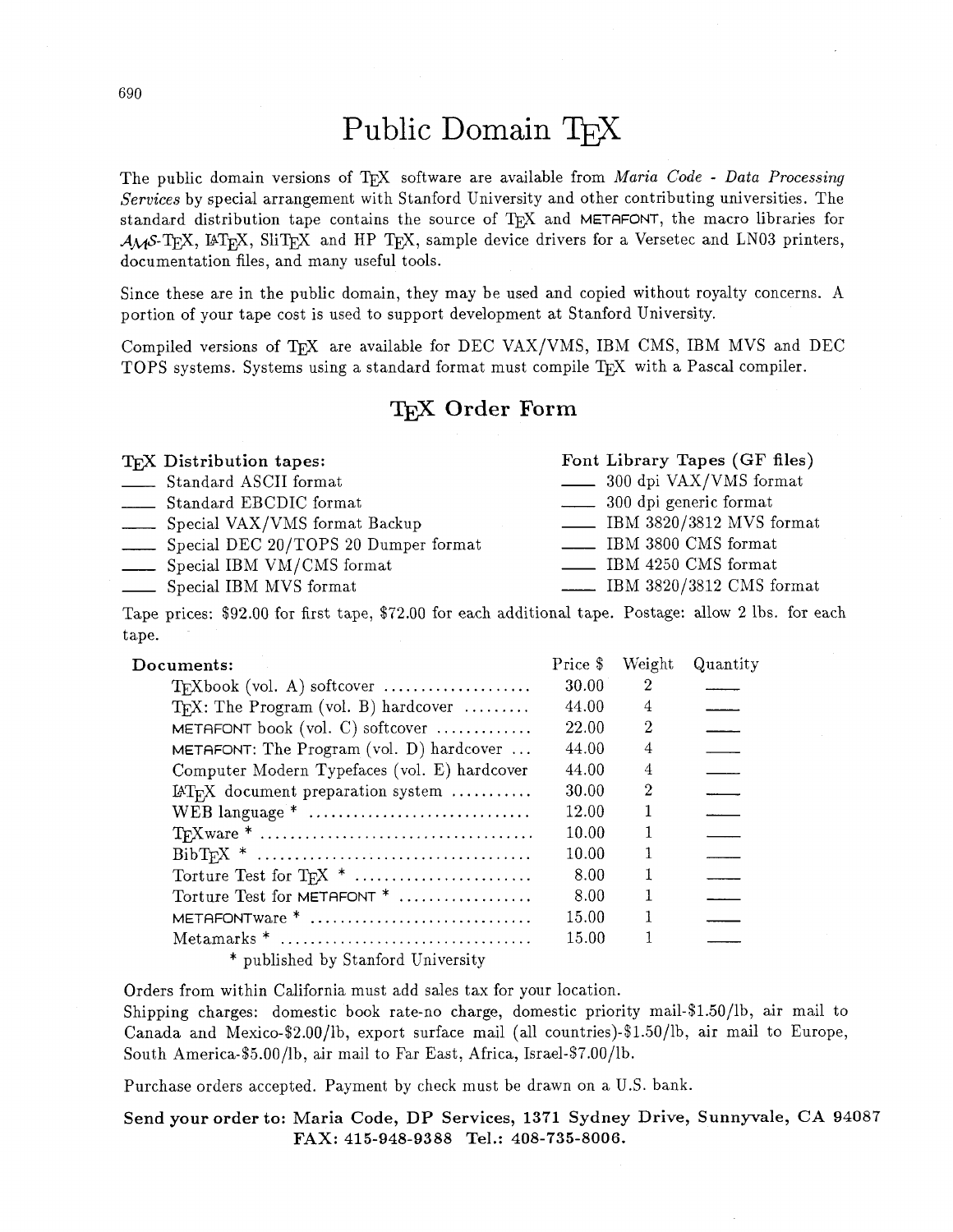

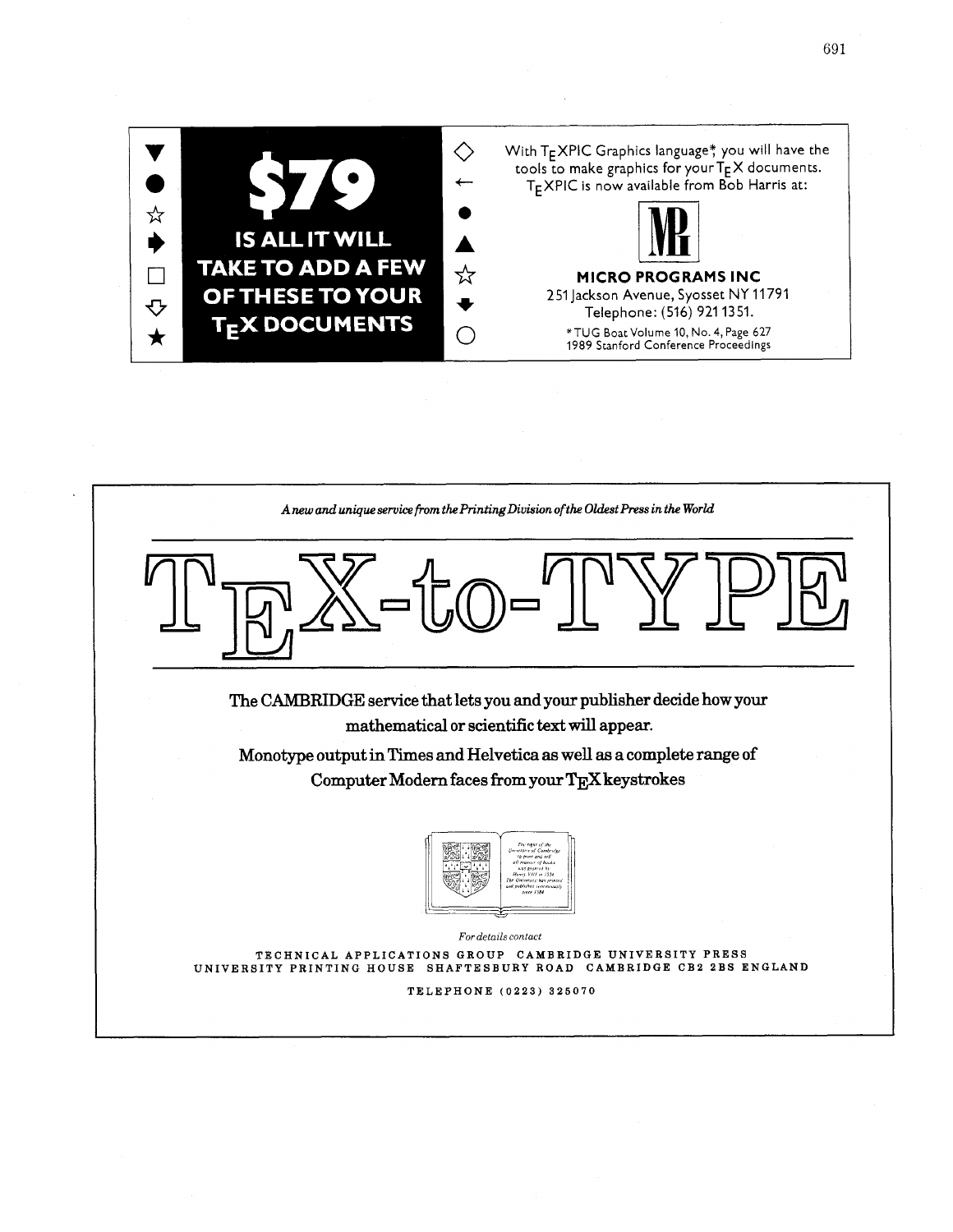# **ECTOR TEX FOR THE 90'S**

# **Are you still struggling with**  PXL's, PK's or GF's? **Move on to scalable fonts:**

- Save megabytes of storage-entire  $VTrX$  fits on one floppy.
- Instantly generate any font in any size and in any variation from 5 to 100 points.
- Standard font effects include compression, slant, smallcaps, outline. shading and shadow. New: landscape. New: scalable graphics.
- Discover the universe of MicroPress Font Library professional typefaces: not available from any other T<sub>F</sub>X vender.

## List price \$399 **Introductory offer \$299**

Includes the VT<sub>E</sub>X typesetter (superset of T<sub>E</sub>X), 10 scalable typefaces. WIEW (arbitrary magnification on EGA, CGA. VGA, Hercules, AT&T), VLASER (HP LaserJet), VPOST (PostScript), VDOT (Epson, Panasonic, NEC. Toshiba. Proprinter, Star. Deskjet) and manuals.

Introductory offer expires on January 1, 1991. S/H add \$5. COD add **Sj.** WordPerfect Interface add S100. Site licenses available. Dealers' inquiries welcome. Professional typefaces available for older implementations of TEX.

MICRO



## **MicroPress Inc.**

68-30 Harrow Street, Forest Hills, NY 11375 Tel: (718) 575-1816 Fax: (718) 575-8038

VT<sub>F</sub>X is a trademark of MicroPress Inc. Other Products mentioned are trademarks of their respective companies.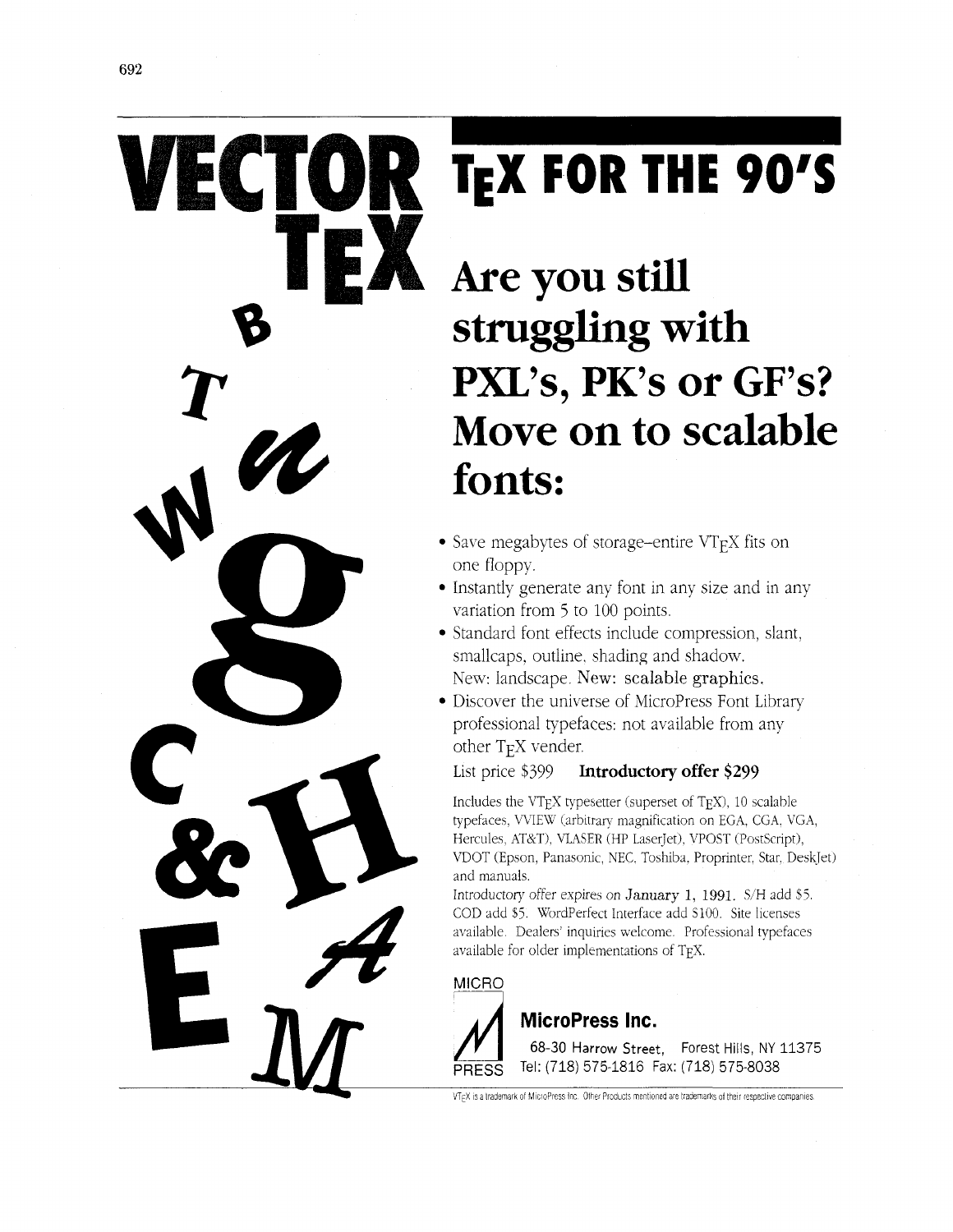## **Publishing Services**

### **From the Basic**

The American Mathematical Society can offer you a basic TFX publishing service. You provide the DVI file and we will produce typeset pages using an Autologic APS Micro-5 phototypesetter. The low cost is basic too: only \$5 per page for the first 100 pages; \$2.50 per page for additional pages, with a \$30 minimum. Quick turnaround is important to you and us ... a manuscript up to 500 pages can be back in your hands in just one week or less.

### **To the Complex**

As a full service  $T_F X$  publisher, you can look to the American Mathematical Society as a single source for all your publishing needs.

| Macro-Writing          | $Tr X$ Problem Solving | <b>Autologic Fonts</b> | Keyboarding    |
|------------------------|------------------------|------------------------|----------------|
| <b>Art and Pasteup</b> | Camera Work            | Printing               | <b>Binding</b> |

For more information or to schedule a job, please contact Regina Girouard, American Mathematical Society, P.O. Box 6248, Providence, RI 02940 or ca11401-455-4060 or 800-321-4AMSin the continental U.S.



| Variable Symbols, the company dedicated to giving you the     |
|---------------------------------------------------------------|
| tools to experience the full power of Mathematica, brings you |
| 3 new wavs to master Mathematica. When vou want to be a       |
| more proficient Mathematica user, call us at 415-843-8701.    |
|                                                               |

#### **Mathematica Training**

Hands-on workshops for 5-20 people at introductory, intermediate, and advanced levels taught by Variable Symbols staff, including Nancy Blachman, Cameron Smith, and Eran-Yehudal. Our clients include Argonne, Boeing, Boston University, Genentech, Howard University, Lawrence Livermore, MITRE, Shell Development, Stanford University, Xerox, and Wolfram Research, lnc.

#### **Mathemafica Uuick Reference**

This reference defines all Mathematica built-in functions, options, aliases, and special forms; \$9 95.

#### **Mathematica Help Stack**

Hypercard-based Macintosh help system that was developed by Robert Campbell categorizes built-in objects and provides visual representation

reference; \$89. Free demo disk available.

of many functions for  $\frac{1}{2}$  ,  $\frac{1}{2}$  ,  $\frac{1}{2}$  ,  $\frac{1}{2}$  ,  $\frac{1}{2}$  ,  $\frac{1}{2}$  ,  $\frac{1}{2}$  ,  $\frac{1}{2}$  ,  $\frac{1}{2}$  ,  $\frac{1}{2}$  ,  $\frac{1}{2}$  ,  $\frac{1}{2}$  ,  $\frac{1}{2}$  ,  $\frac{1}{2}$  ,  $\frac{1}{2}$  ,  $\frac{1}{2}$  ,  $\frac{1}{2$ 

 $Variable Symbols, Inc. P.0. Box 9013$ Berkeley, CA 94709-0013<br>Telephone: 415-843-8701

**1810** 

### **Index of Advertisers**

- American Mathematical Society 693
- 683 ArborText
- Blue Sky Research  $M-16$ 
	- 691 Cambridge University Press
- 685 Computer Composition
- DP Services
- K-Talk Communications 686,687
- Kinch Computer Company 688,689
	- 692 MicroPress, Inc.
	- 691 Micro Programs, Inc.
	- 684 Users Group
	- 693 Variable Symbols, Inc.